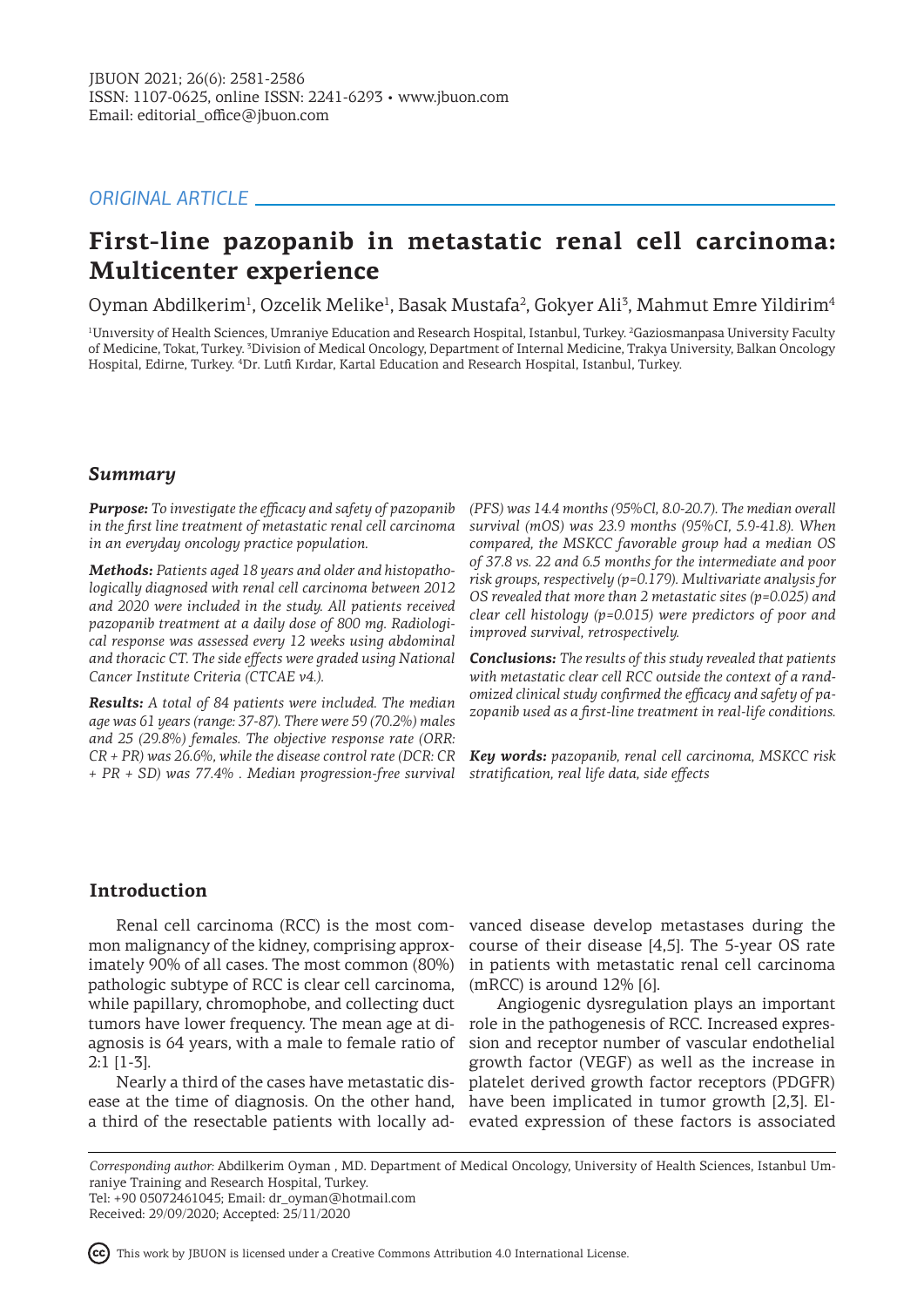with increased angiogenesis, more advanced tumor stage, aggressive phenotype, and poor survival [7,8]. Pazobanib is an oral agent that inhibits VEGF 1, 2, 3 receptors, PDGFR alpha and beta receptors, and stem cell factor receptors (c-kit) [9].

In a study by Steinberg et al (VEG105192) pazopanib and placebo were compared in treatment-naive or 1st line cytokine treatment-failed patients. The progression-free survival (PFS) was 9.2 vs. 4.2 months (HR=0.46, p<0.001), 11.1 vs. 2.8 months (HR=0.40; p<0.0001), and 7.4 vs. 4.2 months  $(HR=0.54; p<0.001)$  in the overall population, in treatment-naive patients, and in those with previous cytokine therapy, respectively. Based on these results, pazobanib was granted approval in this indication [10].

In the COMPARZ study by Motzer et al involving metastatic RCC patients, first-line treatment with pazopanib and sunitinib were compared, and no significant differences in PFS, OS, and response rate (RR) were found between the two treatments. There was a statistically insignificant trend toward better safety with regard to treatment toxicity in the pazopanib arm [11].

Similarly, pazopanib demonstrated comparable efficacy to sunitinib in the PISCES study. However, pazopanib was associated with better results in terms of safety and quality of life (QoL) assessments [12].

In light of these data, there has been an increased use of pazopanib in the first-line treatment of renal clear cell carcinoma. The National Comprehensive Cancer Network (NCCN) recommends the use of pazopanib in the first-line treatment of metastatic clear cell renal carcinoma. In contrast with pivotal studies, advanced age, poor prognostic characteristics, and/or poor performance status are felt to be common reasons of predilection for pazopanib in real-life conditions [13]. In this multicenter study, we investigated the efficacy and safety of pazopanib in the first line treatment of metastatic RCC.

# **Methods**

A total of 84 patients aged 18 years and older and histopathologically diagnosed with RCC between 2012 and 2020 at the departments of Medical Oncology in University of Health Sciences, Umraniye Research and Training Hospital, University of Health Sciences, Dr. Lütfi Kırdar Kartal Research and Training Hospital, Medical Faculty of Tokat Gaziosmanpasa University and Medical Faculty of Trakya University, were included. The study protocol was approved by the Ethics Committee at the University of Health Sciences Umraniye Research and Training Hospital. Patients with secondary primary cancer were excluded. All patients received pazopanib treatment at a daily dose of 800 mg. Subsequent dose reduction to toxicity were recorded. Prior to treatment, routine biochemical and hematologic parameters were examined and a baseline computed tomography images of the abdomen and thorax were obtained. Also, bone scintigraphy and cranial magnetic resonance imaging (MRI) were performed in symptomatic patients. All patients underwent follow-up examinations every 4 weeks. The treatment was continued until progression according to the Response Criteria in Solid Tumors (RECIST) or until serious toxicity. Radiological response was assessed at every 12 weeks using abdominal and thoracic CT examinations. Additionally, bone scintigraphy was performed in patients with bone metastases. The side effects were graded using National Cancer Institute Criteria (CTCAE v4.).

The primary endpoint of the study was PFS, which was defined as the time from the start of pazopanib treatment to disease progression or death, whichever came first. The secondary endpoints included the OS rate and toxicity. OS was defined as the time from the start of pazopanib treatment to death.

### *Statistics*

Quantitative variables were analyzed using proportions. Categorical variables were analyzed chi square test. Survival distributions, including PFS and OS were estimated by the Kaplan–Meier method, and treatment differences were compared using the log-rank test. Univariate and multivariate analyses were by Cox proportional hazards method to predict the hazards ratios for the association between clinicopathologic features and mortality. SPSS version 17.0 software was used for all analyses and p<0.05 was considered statistically significant.

# **Results**

#### *Patient characteristics*

A total of 84 patients who were treated with pazopanib 800 mg/day were included. Table 1 summarizes the patient demographic and clinical characteristics.

The median age was 61 years (range: 37-87). There were 59 (70.2%) male and 25 (29.8%) female patients. The distribution of tumor subtypes included clear cell in 71 (84.5%), papillary in 8 (9.5%), sarcomatoid in 2 (2.4%), and other subtypes in 3 (3.6%) patients. Sixty-four patients (76.2%) underwent nephrectomy prior to therapy. At the time of diagnosis 47 patients (56%) had stage 4 disease. Based on Memorial Sloan-Kettering Cancer Center (MSKCC) risk stratification, 21 (25%), 50 (59.5%), and 13 (15.5%) patients belonged to favorable, intermediate, or poor prognostic group, respectively. The most common sites of metastasis included lungs in 59.5%, bones in 39.3%, and adrenals in 14.3% of the patients.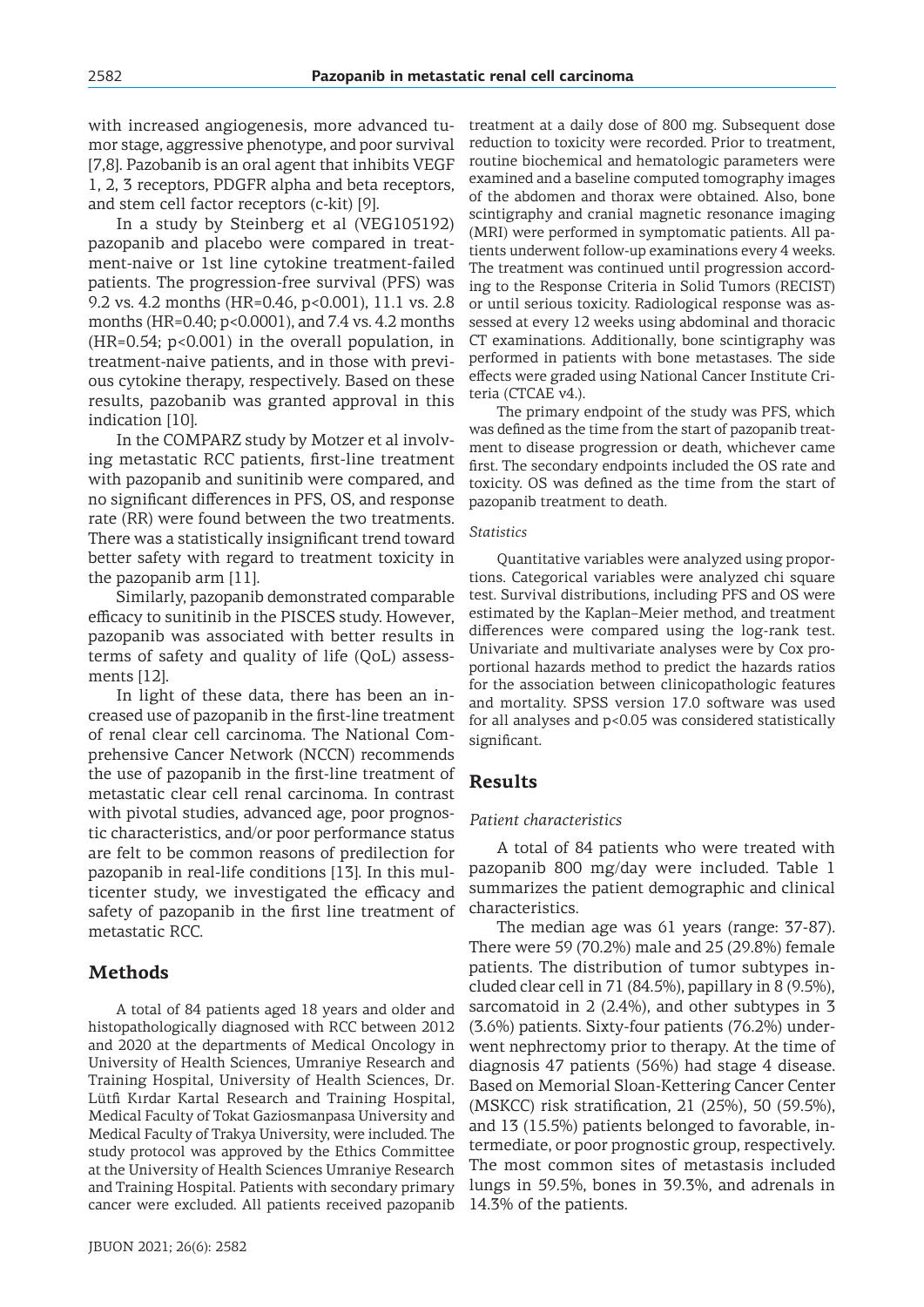### *Efficacy and safety*

Partial response (PR), stable disease (SD), and progressive disease (PD) were determined in 22 (26.2%), 43 (51.2%) and 19 (22.6%) patients. The objective response rate (ORR: CR + PR) was 26.6%, while the disease control rate (DCR:  $CR + PR + SD$ ) was 77.4% (Table 2). The median PFS was 14.4 months (95 % Cl, 8.0-20.7) (Figure 1). Patients in

**Table 1.** Baseline patient demographic and clinical characteristics

| Characteristics                 | Patients (n=84)<br>n(%) |
|---------------------------------|-------------------------|
| Age                             |                         |
| Median, years (range)           | $61(37 - 85)$           |
| < 65                            | 50 (59.5)               |
| $\geq 65$                       | 34 (40.5)               |
| Sex                             |                         |
| Male                            | 59 (70.2)               |
| Female                          | 25 (29.8)               |
| <b>ECOG PS</b>                  |                         |
| $0 - 1$                         | 71 (84.5)               |
| >1                              | 13 (15.5)               |
| Metastatic disease at diagnosis |                         |
| Yes                             | 47 (56.0)               |
| No                              | 37 (44.0)               |
| <b>MSKCC/Motzer Score*</b>      |                         |
| Favorable                       | 21 (25.0)               |
| Intermediate                    | 50 (59.5)               |
| Poor                            | 13(15.5)                |
| Prior nephrectomy               |                         |
| Yes                             | 64 (76.2)               |
| No                              | 20 (23.8)               |
| Histology                       |                         |
| Clear cell carcinoma            | 71 (84.5)               |
| Papillary                       | 8(9.5)                  |
| Sarcomatoid variant             | 2(2.4)                  |
| Other                           | 3(3.6)                  |
| Number of metastatic sites      |                         |
| $\langle 2$                     | 49 (58.3)               |
| $\geq$ 2                        | 35 (41.7)               |
| Most common metastatic sites    |                         |
| Lung                            | 50 (59.5)               |
| Bone                            | 33 (39.3)               |
| Adrenal                         | 12(14.3)                |
| Liver                           | 10(12.0)                |
| Cranial                         | 6(7.1)                  |
| Other                           | 16 (19.0)               |

n: number of patients, ECOG PS: Eastern Cooperative Oncology Group Performance Status.

\*Memorial Sloan-Kettering Cancer Center.

the MSKCC favorable group had a median PFS of 16.9 vs 8.9 and 5.7 months for the intermediate and poor risk groups (p=0.226). A statistically significant PFS difference was found in multivariate analyses favoring patients with clear cell histology compared with non-clear cell variants (HR 0.47, 95% CI 0.24-0.91; p=0.026) (Table 3).

The median overall survival (mOS) was 23.9 months (95% CI, 5.9-41.8) (Figure 2). When compared, MSKCC favorable group had a median OS of 37.8 vs. 22 and 6.5 months for the intermediate and poor risk groups, respectively (p=0.179). Multivariate analysis for OS revealed that more than 2 metastatic sites (p=0.025) and clear cell histology (p=0.015) were predictors of poor and improved survival, retrospectively. (HR 1.88, 95% CI 1.08- 3.25, p=0.025 ; HR 0.40, 95% CI 0.19-0.84, p=0.015, respectively) (Table 4).

**Table 2.** Objective response with Pazopanib in our study population

| Response             | Patient (n=84)<br>n(%) |
|----------------------|------------------------|
| Best response        |                        |
| <b>CR</b>            | ∩                      |
| <b>PR</b>            | 22(26.2)               |
| SD                   | 43 (51.2)              |
| P <sub>D</sub>       | 19(22.6)               |
| ORR $(CR + PR)$      | 22(26.2)               |
| $DCR (CR + PR + SD)$ | 65 (77.4)              |

n: number of patients, CR: complete response, PR: partial response, SD: stable disease, PD: progressive disease, ORR: objective response rate, DCR: disease control rate.



**Figure 1.** Kaplan-Meier curve of median PFS of patients treated with Pazopanib.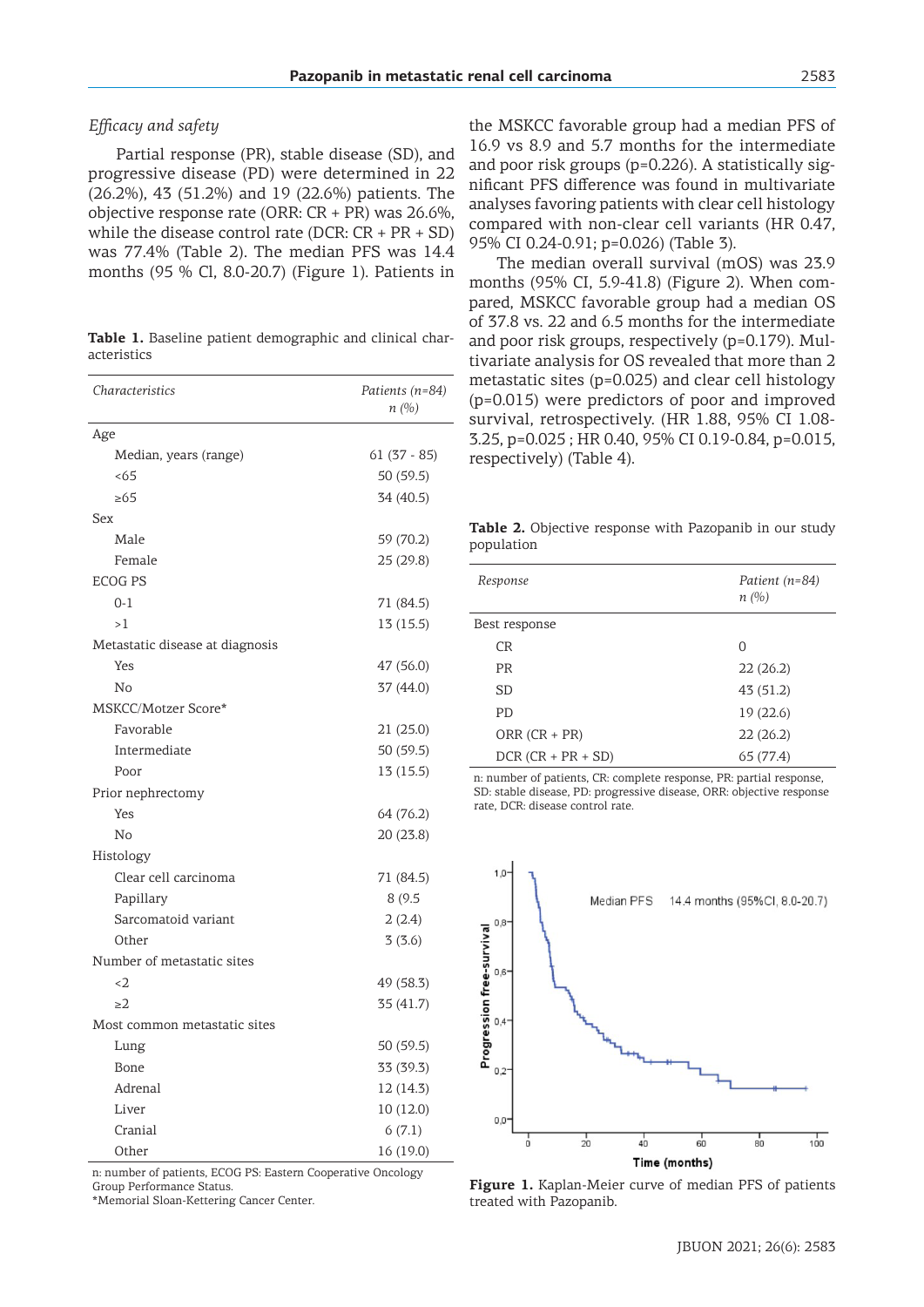Treatment-associated adverse effects were mostly grade 1 or 2. Diarrhea, hypertension, hair depigmentation, nausea, stomatitis, and vomiting occurred in 28%, 25%, 32%, 10%, 15%, and 15% of the patients, respectively. A 25% dose reduction was required in 12 of 84 patients (15%) due to side effects. Also, dose reductions were done in 3 patients with grade 3 hypertension, in 2 patients with grade 3 thrombocytopenia, in 4 patients with grade 3 diarrhea, and in 3 patients with fatigue (Table 5).

# **Discussion**

This study was designed to evaluate the efficacy and tolerability of patients with metastatic renal carcinoma who were treated with pazopanib as first-line therapy. The median PFS was 14.4 months (95% CI, 8.0-20.7).

In a pivotal phase III trial involving 290 patients (treatment naïve: 155 patients) the report-

**Table 3.** Multivariate adjusted Cox model for progressionfree survival

|                            | Progression-free survival |                 |         |
|----------------------------|---------------------------|-----------------|---------|
|                            | $HR*$                     | $(95\%CI)$      | p value |
| ECOG PS                    |                           |                 |         |
| >1                         | 1.56                      | $(0.83 - 2.94)$ | 0.164   |
| Histology                  |                           |                 |         |
| Clear cell                 | 0.47                      | $(0.24 - 0.91)$ | 0.026   |
| Number of metastatic sites |                           |                 |         |
| > 2.                       | 1.64                      | $(0.99 - 2.72)$ | 0.055   |

HR: hazard ratio; 95%CI: 95% confidence interval.



**Figure 2.** Kaplan-Meier curve of median OS of patients treated with Pazopanib therapy.

ed mPFS and mOS were 11.1 and 22.9 months, respectively. In that study, 42% and 58% of the patients had an ECOG PS 0 and 1, respectively. In the COMPARZ study comparing pazopanib and sunitinib as a first-line treatment, the reported mPFS was 8.4 months and mOS was 28.3 months. Seventy-five percent of the patients had ECOG PS 0 and 25 had ECOG PS 1 or above. In the current study, none of the patients had received treatment prior to pazopanib use. ECOG PS 0 and 1 patients comprised 84.5% of the overall study population, while 15.5% had an ECOG PS 1 or above. In the COMPARZ study the response to therapy was evaluated up to 24 weeks, with monthly intervals [11]. In our study, objective response was assessed every 12 weeks. Thus, our mPFS might be longer than that reported in pivotal studies due to a number of factors including the ECOG PS in the study population, response assessment frequency, or the retrospective design.

**Table 4.** Multivariate adjusted Cox model for overall survival

|                            | Overall survival |                 |         |
|----------------------------|------------------|-----------------|---------|
|                            | $HR*$            | $(95\%CI)$      | p value |
| ECOG PS                    |                  |                 |         |
| >1                         | 1.69             | $(0.90 - 3.18)$ | 0.106   |
| MSKCC/Motzer Score         |                  |                 |         |
| >2                         | 1.56             | $(0.82 - 2.96)$ | 0.179   |
| Histology                  |                  |                 |         |
| Clear cell                 | 0.40             | $(0.19 - 0.84)$ | 0.015   |
| Number of metastatic sites |                  |                 |         |
| $\geq$ 2                   | 1.88             | $(1.08 - 3.25)$ | 0.025   |

HR: hazard ratio; 95%CI: 95% confidence interval.

**Table 5.** Maximum grade toxicity recorded per patient  $(n=84)$ 

|                     | Grade 1-2<br>n(%) | Grade 3-4<br>n(%) |
|---------------------|-------------------|-------------------|
| Diarrhea            | 24 (28)           | 4(4)              |
| Hair depigmentation | 38 (32)           | O                 |
| Hypertension        | 29 (25            | 3(3)              |
| Anemia              | 21(18)            | O                 |
| Neutropenia         | 1(1)              | O                 |
| Thrombocytopenia    | 11 (10)           | 2(2)              |
| Stomatitis          | 17(15)            | O                 |
| Nausea              | 11(10)            | 0                 |
| Vomiting            | 17(15)            | O                 |
| Fatigue             | 17(15)            | 3(3)              |
| Hepatic             | 11(10)            | Ω                 |
| Skin                | 11(10)            | 0                 |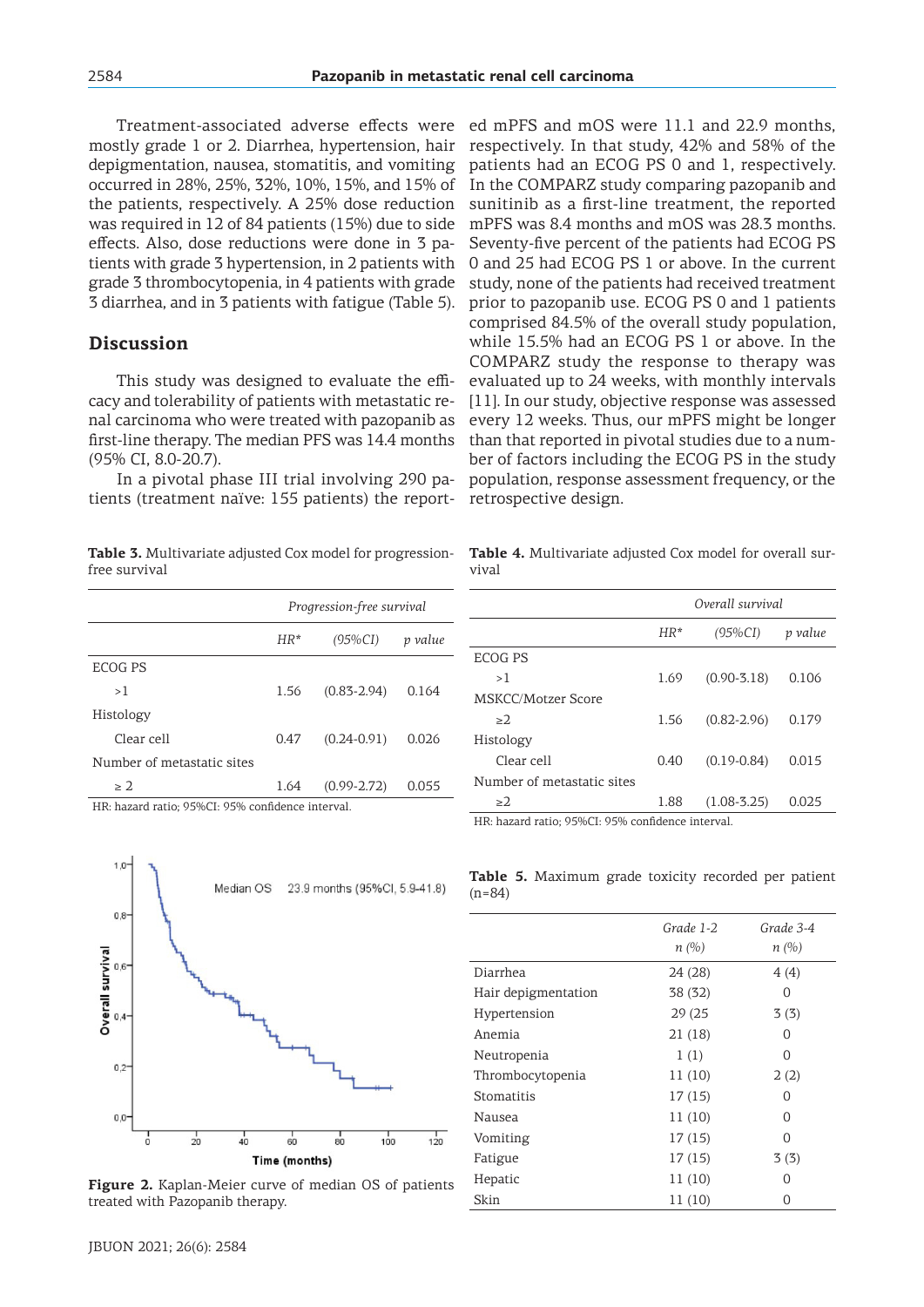In Matrana study [14] assessing real-life data similar to the design of our study, the mPFS was 13.7 months, while Galvis et al [17] in their study involving 104 patients (treatment naïve 77 patients) found the mPFS as 13 months, and in RELACS [18] study mPFS was reported to be 4 months. The median OS in the present study was 23.9 months (95% CI, 5.9-41.8). In MSKCC favorable patients, the mOS was 37.8 months vs. 22 and 6.5 months in intermediate and poor prognosis groups. Again, in Matrana study [14] based on real-life conditions, mOS was 29.1 months, with mOS of 35.4, 23.1 and 7.9 months in those with favorable, intermediate, and poor prognostic groups, respectively. Median OS was 22.2 months in both the study by Ruiz-Morales [15] and the research of Perez et al [20] with mOS still not being reached in the favorable prognostic group of the latter. Similarly, in a phase III pivotal study, the reported mOS was 22.9 months [21]. Among patients included in the present study, 25% and 15.5% had a MSKCC class of favorable and poor prognosis, respectively. On the other hand, in Matrana study [14] 31% of the patients had favorable prognostic factors and 25% had poor prognostic factors, while in the COMPARZ study [11] (mOS, 28.3 months) the proportion of patients with favorable prognostic features was higher, while the rate of those with poor prognostic factors was lower, probably accounting for better mOS result as compared to that in our study.

In the COMPARZ and VEG105192 studies, the response rates for pazopanib vs. placebo were 31% and 30%, respectively [11,21]. In one study by Sabrina et al ORR was 30.3% and DCC 72.7% [22]. In the PRINCIPAL study, the ORR observed among treatment naïve patients was 31.6% [16]. In the current study, the resultant ORR of 26.2% and DCR of 77.4% were consistent with the aforementioned data.

With regard to safety, we observed a slightly better tolerability profile than that in most of the previous studies, with no patients experiencing grade 4 toxicity. In 12 patients, a dose reduction of 25% was required due to grade 3 toxicities. No patient discontinued treatment as a result of side effects. The most common side effect was hair depigmentation, which occurred in 32% of the subjects. Similar rates of hair color alterations were reported in 38% and 43% of the patients in the pivotal phase III study and in the study by Thomas, respectively [19,21]. Diarrhea and hypertension were observed in 32% and 28% of our study participants unlike the rates in the phase III pivotal study which were 52% and 40%, respectively [21]. The corresponding rates in the COMPARZ study [11] were even higher, i.e. 63% and 46%, respectively, while 22.8% of the patients in the PRINCIPAL study [16] experienced hypertension. In the study by Matrana [14], similar to our observations, diarrhea was reported in 39% and hypertension in 21% of the study population. In the pivotal study [21], 53% of the patients had hepatic toxicity vs. 10% in our study. However, in the PRINCIPAL study [16] 11% of the patients were reported to have hepatic toxicity, similar to our findings.

In summary, the results of this study examining patients with metastatic clear cell RCC outside the context of a randomized clinical study confirm the efficacy and safety of pazopanib used as a firstline treatment in real-life conditions. The algorithm for the therapeutic agents used in the treatment of metastatic RCC is rapidly evolving, necessitating prospective randomized trials to better define the role of newer agents.

Missing or inadequate data in patient files is certainly a limiting factor due to the retrospective nature of the study and as in all retrospective studies, there might have been some internal selection bias. Also, the small sample size is another limitation of our work.

# **Ethical approval**

The study was performed according to the institutional ethical standards (University of Health Sciences, Umraniye Training and Research Hospital, Number: B.10.1.TKH.4.34.H.GP.0.01) and the Helsinki Declaration.

# **Informed consent**

Formal consent was not required as the study was retrospective.

#### **Conflict of interests**

The authors declare no conflict of interests.

# **References**

- 1. Leibovich BC, Lohse CM, Crispen PL et al. Histological subtype is an independent predictor of outcome for patients with renal cell carcinoma. J Urol 2010;183:1309-15.
- 2. Moch H, Gasser T, Amin MB et al. Prognostic utility 3.

of the recently recommended histologic classification and revised TNM staging system of renal cell carcinoma: A Swiss experience with 588 tumors. Cancer 2000;89:604-14.

3. Moch H, Cubilla AL, Humphrey PA, Reuter VE, Ul-